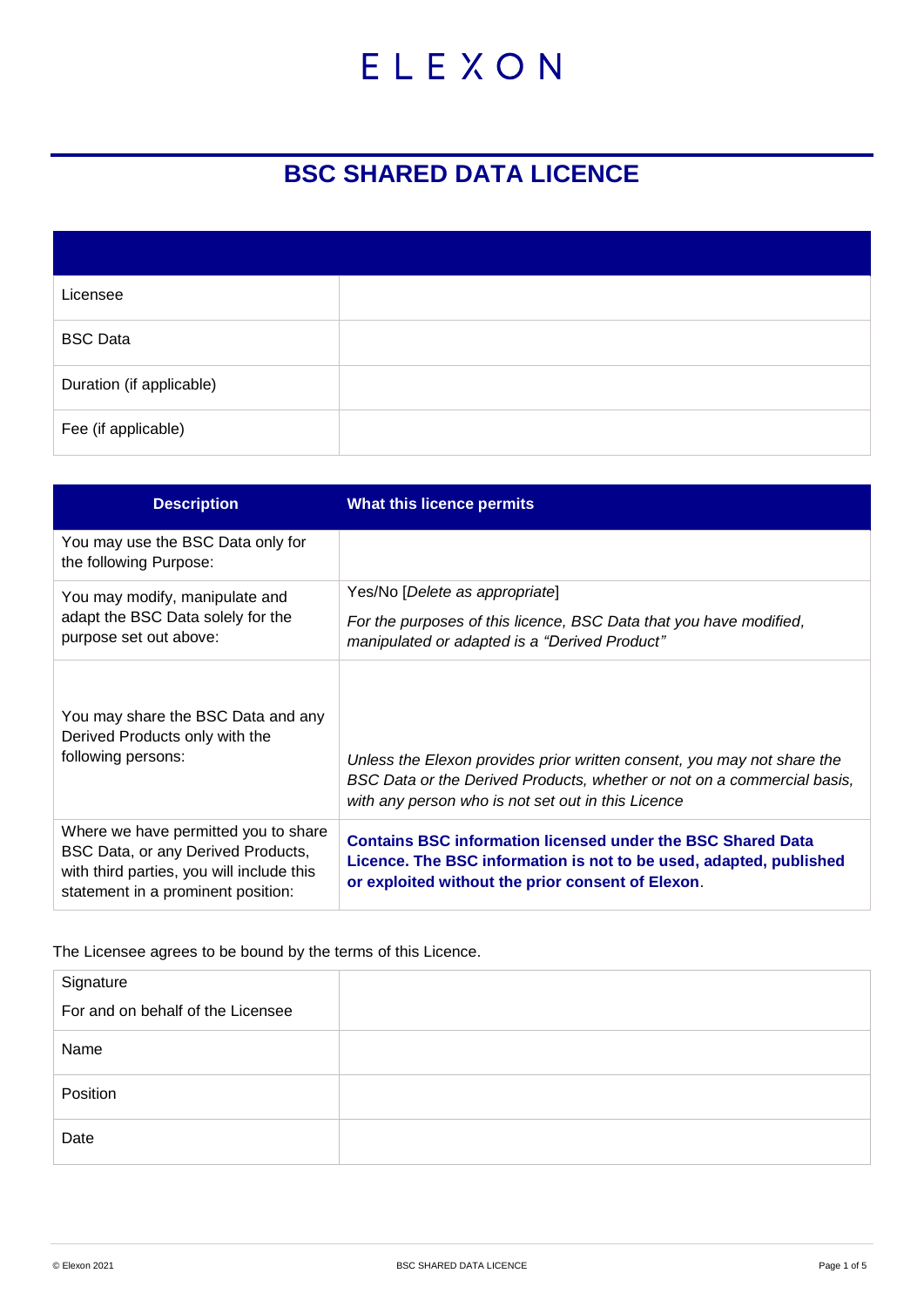### **Licence Terms**

#### **1. Interpretations**

- 1.1 "**Licensee**", "**BSC Data**", "**Derived Product**", "**Duration**", "**Purpose**" and "**Fee**" shall have the meaning given to them on the front page of this Licence.
- 1.2 "**Licence**" means this BSC Shared Data Licence, comprises of the terms, restrictions and requirements set out on the front page together with all of the terms, restrictions and requirements set out in the Licence Terms.

#### **2. Parties**

2.1 This licence is between Elexon Limited ("**Elexon/we/us/our**"), a company registered in England and Wales under number 3782949 whose registered office is at 4th Floor, 350 Euston Road, London NW3 1AW, and the person or organisation identified as the Licensee on the front page of this Licence ("**Licensee/you/your**"). You and we are each a "**party**" and together the "**parties**".

#### **3. Licence**

- 3.1 Subject to the terms, restrictions and requirements referred to in this Licence, we grant you a non-exclusive, non-transferable, revocable licence to use the BSC Data for the Duration and the Purpose described in this Licence.
- 3.2 Where no Fee has been specified, the consideration for this Licence shall be the mutual obligations set out in this document.
- 3.3 This Licence commences, and Elexon agrees to be bound by this Licence, with effect from the later of:
	- (a) the date you return to us a signed copy of a Licence, where the front sheet has been completed by Elexon;
	- (b) where a Fee is payable, the payment of that Fee.
- 3.4 When you access BSC Data via any web based service or API made available by us, the terms of those web based service or API shall apply in addition to this Licence other than the terms of this Licence shall apply in respect of how you are permitted to use the BSC Data.

#### **4. Confidentiality**

- 4.1 Subject to any permissions granted on the front page of this Licence, you undertake to keep strictly confidential the BSC Data. In particular:
	- (a) You will not use the BSC Data other than for the Purpose;
	- (b) You will not share, publish or disclose the BSC Data other than with the persons identified on the front page of this Licence
- 4.2 You undertake to ensure that the BSC Data is properly protected at all times from unauthorised access or use and against misuse by any person
- 4.3 You may disclose the BSC Data to those of you employees, officers and internal representatives who need to have access to the BSC Data for the Purpose provided you:
	- (a) inform them of the confidential nature of the BSC Data;
	- (b) at all times are responsible for those persons compliance with the restrictions set out in this Licence.
- 4.4 You may disclose the BSC Data to the extent required by law, by any governmental or other regulatory authority, or by a court or other authority of competent jurisdiction provided that, to the extent you are legally permitted to do so, you give us as much notice of the disclosure as possible.

#### **5. Intellectual Property Rights**

- 5.1 You acknowledge and accept that, as between you and us, the intellectual property rights comprised in the BSC Data belong to us. All rights not expressly granted are reserved to us and/or our licensors.
- 5.2 If you becomes aware of any misuse of any BSC Data, any infringement or breach of this Licence, or any security breach that could compromise the security or integrity of the BSC Data you shall promptly notify us and fully co-operate with us in to remedy the issue as soon as reasonably practicable.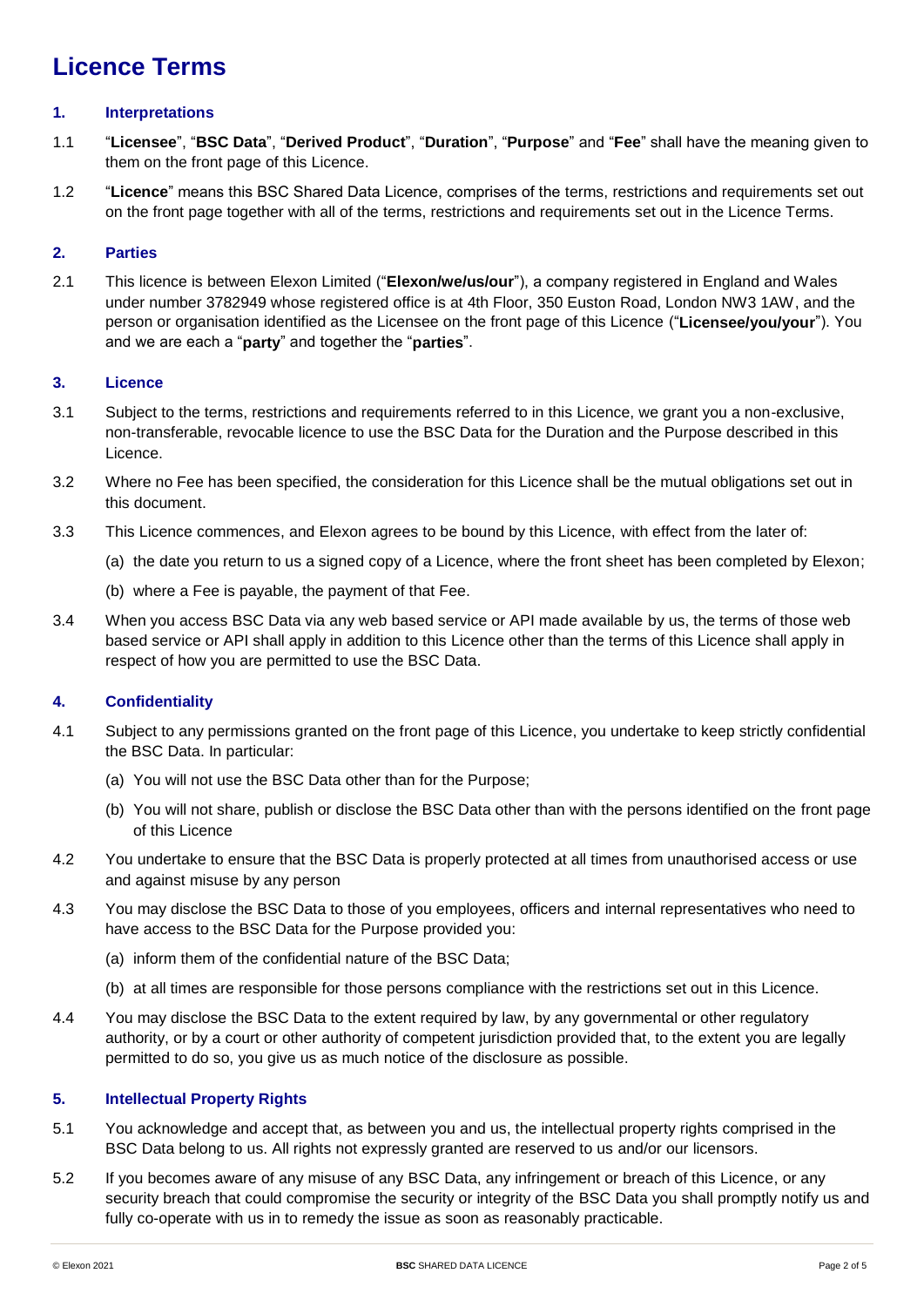#### **6. No Warranty**

6.1 The BSC Data is licensed 'as is' and Elexon excludes all representations, warranties, obligations and liabilities, including in relation to quality, fitness for purpose, accuracy, availability, completeness or reliability, to the maximum extent permitted by law.

#### **7. No Endorsement**

7.1 This Licence does not grant you any right to use the BSC Data in a way that suggests any official status or that Elexon endorse you or your use of the Information.

#### **8. Liability**

- 8.1 You hereby agree that:
	- (a) where you have paid a Fee for the BSC Data, Elexon's total liability under this Licence (whether in contract, tort (including negligence), breach of statutory duty, or otherwise) shall be limited to the Fee paid by you in the year in which the liability arises
	- (b) where no Fee has been paid, Elexon's total liability under this Licence (whether in contract, tort (including negligence), breach of statutory duty, or otherwise) shall be limited to the £3000.
- 8.2 Nothing in this Licence shall limit or exclude wither party's liability for:
	- (a) death or personal injury caused by negligence;
	- (b) fraud or fraudulent misrepresentation;
	- (c) breach of the terms implied by section 12 of the Sale of Goods Act 1979 or section 2 of the Supply of Goods and Services Act 1982 (title and quiet possession).
- 8.3 The Licensee hereby acknowledges and agrees that the exclusion of warranties and the limitation and exclusions of liability set out in this Licence are reasonable and fair in all circumstances.

#### **9. Termination**

- 9.1 Where a Duration is specified on the front page of this Licence, the Licence shall expire automatically at the end of that Duration.
- 9.2 We may terminate this Licence:
	- (a) by giving written notice of termination to you in the event that a breach of any provision of this Licence which is capable of remedy is committed by you and is not remedied within 10 business days from the date of receipt of such notice. In the event that such notice is given and the breach is not remedied within the 10 business day notice period referred to, this Licence shall terminate immediately upon the expiration such notice period;
	- (b) by giving written notice of termination to you (which notice shall be effective immediately upon receipt) in the event that a material breach of any provision of this Licence which is incapable of remedy is committed by you;
	- (c) by giving not less than 30 calendar days' (or such other lesser period as may be necessary in the circumstances) written notice of termination to you at any time in the event that a modification to the BSC has caused or will cause the continued operation of this Licence to be inconsistent with the BSC or to be otherwise inappropriate. In the event that such notice is given, this Licence shall terminate immediately upon the expiration of the notice period specified in the notice; or
	- (d) by giving not less than 30 calendar days' written notice to you at any time and for any reason whatsoever provided that the BSC Panel or the BMRS Change Board has previously decided or requested such termination. In the event that such notice is given, this Agreement shall be terminated immediately upon the expiration of the notice period specified in the notice.
- 9.3 You may terminate this Licence with immediate effect by giving written notice to us.
- 9.4 Upon expiry or termination of this Licence, you shall:
	- (a) immediately cease to use the BSC Data;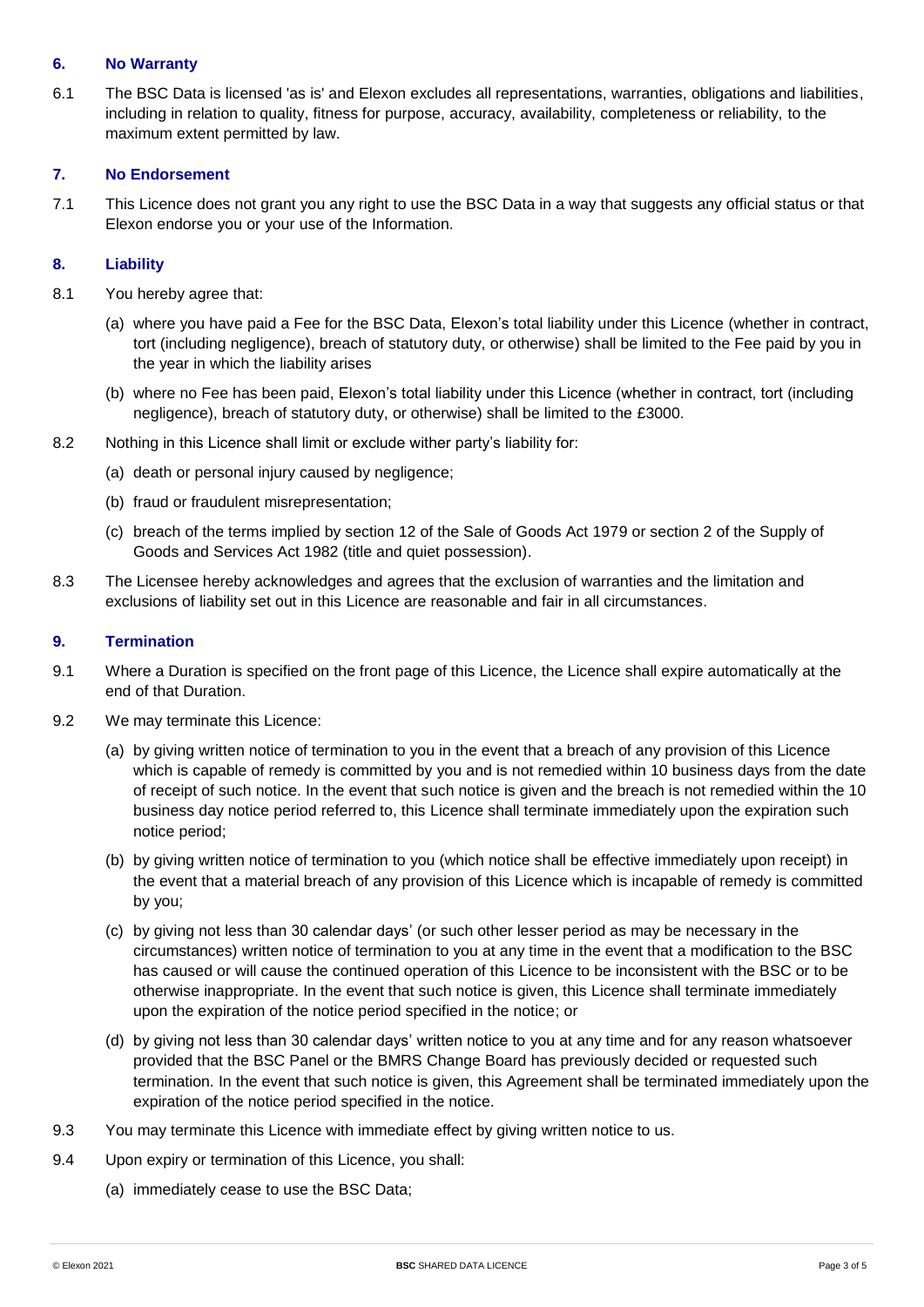- (b) if requested by us, destroy or deliver up the BSC Data to us as soon as reasonably practicable, and in any event within 10 days after such receipt;
- (c) ensure that any person that you have supplied the BSC Data to adheres to these conditions.
- 9.5 Any provision that is expressly or by implication intended to survive the termination or expiry of this Licence shall continue in full force and effect.
- 9.6 Termination or expiry of this agreement shall not affect any rights, remedies, obligations or liabilities of the parties that have accrued up to the date of termination or expiry, including the right to claim damages in respect of any breach of the agreement which existed at or before the date of termination or expiry

#### **10. Force Majeure**

10.1 Neither party shall be liable to the other as a result of any delay or failure to perform its obligations under the Licence if and to the extent such delay or failure is caused by an event or circumstance which is beyond the reasonable control of that party which by its nature could not have been foreseen by such a party or if it could have been foreseen was unavoidable.

#### **11. Assignment**

11.1 You shall not assign, transfer, charge, subcontract or deal in any other manner with all or any of its rights or obligations under Licence without our prior written consent.

#### **12. Notices**

- 12.1 Any notice under this Licence shall be affected when given:
	- (a) By us to your email address that you have provided to us; and
	- (b) By you to [analysis.insight@elexon.co.uk](mailto:analysis.insight@elexon.co.uk) or such other address as we may provide to you.

#### **13. Waiver and cumulative remedies**

- 13.1 A waiver of any right under this Licence is only effective if it is in writing and shall not be deemed to be a waiver of any subsequent breach or default. No failure or delay by a party in exercising any right or remedy under the Licence or by law shall constitute a waiver of that or any other right or remedy, nor preclude or restrict its further exercise. No single or partial exercise of such right or remedy shall preclude or restrict the further exercise of that or any other right or remedy.
- 13.2 Unless specifically provided otherwise, rights arising under the Contract are cumulative and do not exclude rights provided by law.

#### **14. Severance**

14.1 If a court or any other competent authority finds that any provision (or part of any provision) of the Contract is invalid, illegal or unenforceable, that provision or part-provision shall, to the extent required, be deemed deleted, and the validity and enforceability of the other provisions of the Contract shall not be affected.

#### **15. Entire Agreement**

15.1 This Licence constitutes the entire agreement between the parties and supersedes and extinguishes all previous agreements, promises, assurances, warranties, representations and understandings between them, whether written or oral, relating to its subject matter.

#### **16. Third Parties**

16.1 A person who is not a party to the Licence shall not have any rights under or in connection with it.

#### **17. Variation**

17.1 Any variation, including any additional terms and conditions, to the Licence shall only be binding when agreed in writing and signed by us.

#### **18. Governing law and jurisdiction**